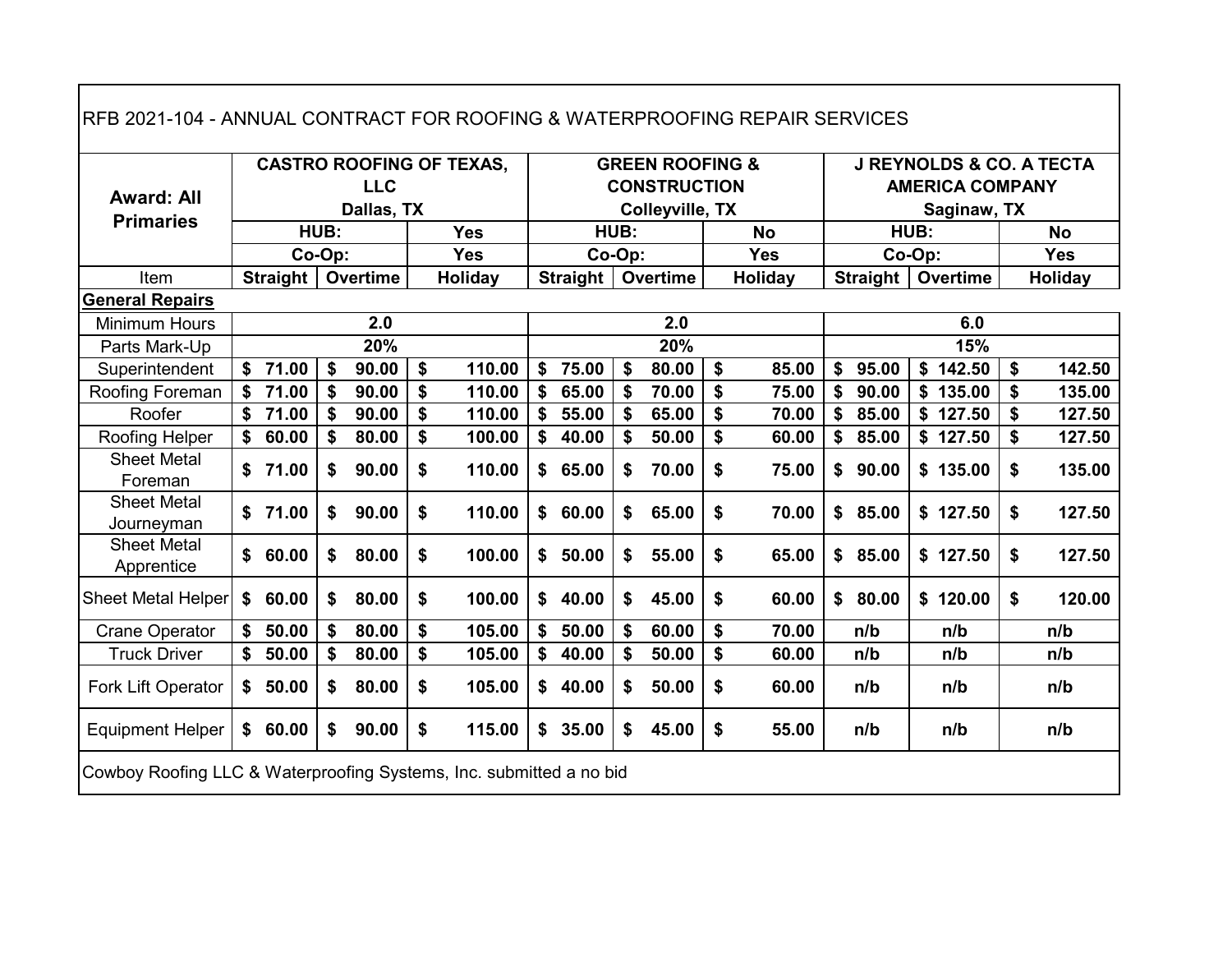| RFB 2021-104 - ANNUAL CONTRACT FOR ROOFING & WATERPROOFING REPAIR SERVICES |             |     |                     |                               |             |      |                       |              |             |      |             |                                   |
|----------------------------------------------------------------------------|-------------|-----|---------------------|-------------------------------|-------------|------|-----------------------|--------------|-------------|------|-------------|-----------------------------------|
| <b>Award: All</b>                                                          |             |     |                     | JEFF EUBANK ROOFING CO., INC. |             |      | <b>K POST COMPANY</b> |              |             |      | <b>LLC</b>  | <b>KNIGHT COMMERCIAL ROOFING,</b> |
| <b>Primaries</b>                                                           |             |     | Fort Worth, TX      |                               |             |      | Dallas, TX            |              |             |      | Addison, TX |                                   |
|                                                                            | HUB:        |     |                     | <b>No</b>                     |             | HUB: |                       | <b>No</b>    |             | HUB: |             | <b>No</b>                         |
|                                                                            | Co-Op:      |     |                     | <b>Yes</b>                    | Co-Op:      |      |                       | <b>Yes</b>   | Co-Op:      |      |             | <b>Yes</b>                        |
| Item                                                                       | Straight    |     | Overtime            | Holiday                       | Straight    |      | Overtime              | Holiday      | Straight    |      | Overtime    | Holiday                           |
| <b>General Repairs</b>                                                     |             |     |                     |                               |             |      |                       |              |             |      |             |                                   |
| Minimum Hours                                                              |             |     | <b>2 Crew Hours</b> |                               |             |      | 2.0                   |              |             |      | 4.0         |                                   |
| Parts Mark-Up                                                              |             |     | 25%                 |                               |             |      | 20%                   |              |             |      | 10%         |                                   |
| Superintendent                                                             | \$<br>80.00 | \$  | 96.00               | \$<br>160.00                  | \$<br>70.00 | \$   | 105.00                | \$<br>140.00 | \$<br>68.19 |      | \$102.29    | \$<br>136.38                      |
| Roofing Foreman                                                            | \$<br>65.00 | \$  | 97.50               | \$<br>130.00                  | \$<br>70.00 |      | \$105.00              | \$<br>140.00 | \$<br>68.19 |      | \$102.29    | \$<br>136.38                      |
| Roofer                                                                     | 55.00       | \$  | 82.50               | \$<br>110.00                  | \$<br>70.00 |      | \$105.00              | \$<br>140.00 | \$122.00    |      | \$183.00    | \$<br>244.00                      |
| Roofing Helper                                                             | 45.00       |     | 67.50               | \$<br>90.00                   | \$<br>70.00 |      | \$105.00              | \$<br>140.00 | \$100.00    |      | \$150.00    | \$<br>200.00                      |
| <b>Sheet Metal</b><br>Foreman                                              | 65.00       | \$  | 97.50               | \$<br>130.00                  | \$<br>70.00 |      | \$105.00              | \$<br>140.00 | \$68.19     |      | \$102.29    | \$<br>136.38                      |
| <b>Sheet Metal</b><br>Journeyman                                           | \$<br>65.00 | \$  | 97.50               | \$<br>130.00                  | \$70.00     |      | \$105.00              | \$<br>140.00 | \$122.00    |      | \$183.00    | \$<br>244.00                      |
| <b>Sheet Metal</b><br>Apprentice                                           | 55.00       | \$  | 82.50               | \$<br>110.00                  | \$<br>70.00 |      | \$105.00              | \$<br>140.00 | \$110.00    |      | \$165.00    | \$<br>220.00                      |
| <b>Sheet Metal Helper</b>                                                  | \$45.00     | \$  | 67.50               | \$<br>90.00                   | \$<br>70.00 |      | \$105.00              | \$<br>140.00 | \$100.00    |      | \$150.00    | \$<br>200.00                      |
| <b>Crane Operator</b>                                                      | \$100.00    |     | \$200.00            | \$<br>200.00                  | \$<br>70.00 |      | \$105.00              | \$<br>140.00 | \$114.00    |      | \$171.00    | \$<br>228.00                      |
| <b>Truck Driver</b>                                                        | 65.00       | -\$ | 97.50               | \$<br>130.00                  | \$<br>70.00 |      | \$105.00              | \$<br>140.00 | \$<br>90.00 |      | \$135.00    | \$<br>180.00                      |
| Fork Lift Operator                                                         | 55.00       |     | 82.50               | 110.00                        | \$<br>70.00 | \$   | 105.00                | \$<br>140.00 | \$<br>70.00 |      | \$105.00    | 140.00                            |
| <b>Equipment Helper</b>                                                    | \$<br>45.00 | \$  | 67.50               | \$<br>90.00                   | \$<br>70.00 | \$   | 105.00                | \$<br>140.00 | \$<br>30.00 | \$   | 43.00       | \$<br>60.00                       |
| Cowboy Roofing LLC & Waterproofing Systems, Inc. submitted a no bid        |             |     |                     |                               |             |      |                       |              |             |      |             |                                   |

Г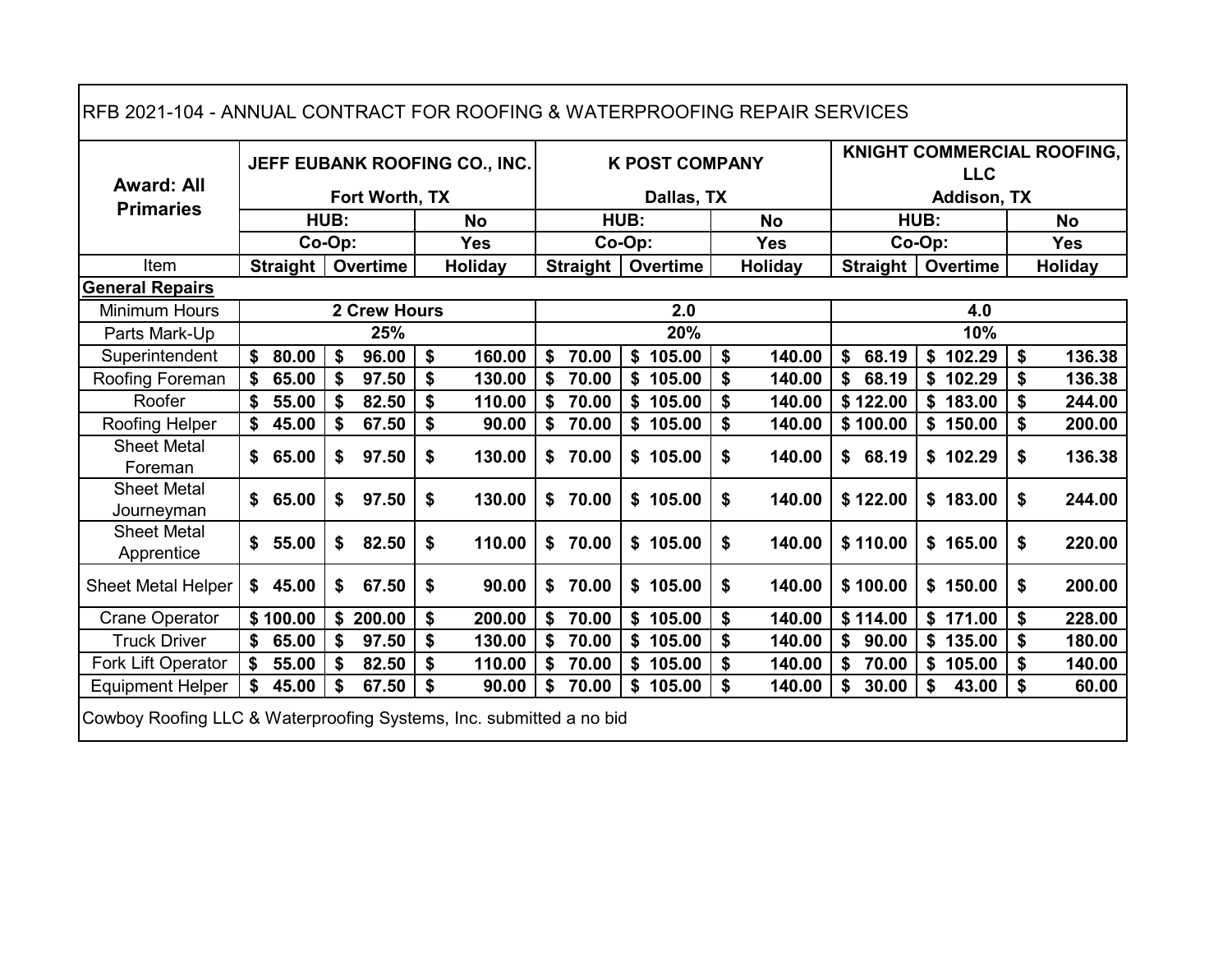|                                                              |                 | <b>SUPREME ROOFING, LP</b> |             |
|--------------------------------------------------------------|-----------------|----------------------------|-------------|
| <b>Award: Primary</b>                                        |                 | Dallas, TX                 |             |
|                                                              | HUB:            |                            | <b>No</b>   |
|                                                              | Co-Op:          |                            | Yes         |
| Item                                                         | <b>Straight</b> | <b>Overtime</b>            | Holiday     |
| <b>General Repairs</b>                                       |                 |                            |             |
| <b>Minimum Hours</b>                                         |                 | 0.0                        |             |
| Parts Mark-Up                                                |                 | 25%                        |             |
| Superintendent                                               | \$<br>60.00     | \$<br>90.00                | \$<br>90.00 |
| Roofing Foreman                                              | \$<br>60.00     | \$<br>90.00                | \$<br>90.00 |
| Roofer                                                       | \$<br>50.00     | \$<br>75.00                | \$<br>75.00 |
| Roofing Helper                                               | \$<br>50.00     | \$<br>75.00                | \$<br>75.00 |
| <b>Sheet Metal</b>                                           | \$<br>60.00     | \$<br>90.00                | \$<br>90.00 |
| Foreman                                                      |                 |                            |             |
| <b>Sheet Metal</b>                                           | \$<br>55.00     | \$<br>82.50                | \$<br>82.50 |
| Journeyman                                                   |                 |                            |             |
| <b>Sheet Metal</b>                                           | \$<br>50.00     | \$<br>75.00                | \$<br>75.00 |
| Apprentice                                                   |                 |                            |             |
| <b>Sheet Metal Helper</b>                                    | \$<br>50.00     | \$<br>75.00                | \$<br>75.00 |
| <b>Crane Operator</b>                                        | n/b             | n/b                        | n/b         |
| <b>Truck Driver</b>                                          | n/b             | n/b                        | n/b         |
| Fork Lift Operator                                           | n/b             | n/b                        | n/b         |
| <b>Equipment Helper</b>                                      | n/b             | n/b                        | n/b         |
| Cowboy Roofing LLC & Waterproofing Systems, Inc. submitted a |                 |                            |             |
| no bid                                                       |                 |                            |             |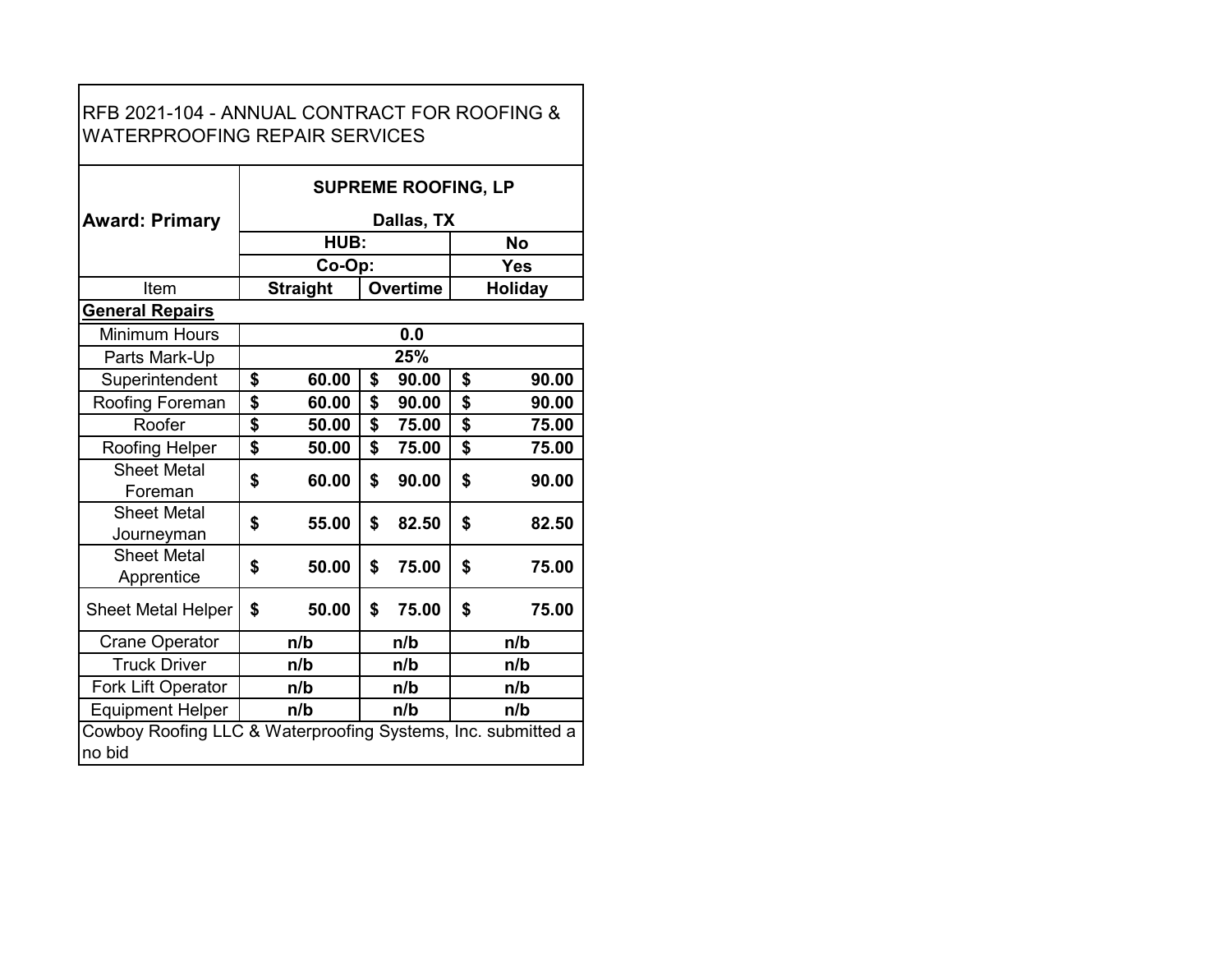#### CASTRO ROOFING OF TEXAS, LLC

| <b>Manufacturers</b>      | Type of Roof System |                  | Warranty Term 10 or 20 Year | <b>Authorized Repair</b><br>Facility |
|---------------------------|---------------------|------------------|-----------------------------|--------------------------------------|
| Tamko                     | Built-Up            | no longer offers | no longer offers            | Yes                                  |
| Firestone                 | Built-Up            | 10               | 20                          | Yes                                  |
| Johns-Manville            | Built-Up            | 10               | 20                          | Yes                                  |
| <b>GAF</b>                | Built-Up            | 10               | 20                          | Yes                                  |
| Soprema                   | Built-Up            | 10               | 20                          | Yes                                  |
| Siplast                   | Built-Up            | $\overline{0}$   | 0                           | <b>No</b>                            |
| AEP-Span                  | <b>Metal Roof</b>   | 10               | 20                          | Yes                                  |
| Berridge                  | <b>Metal Roof</b>   | 10               | 20                          | Yes                                  |
| <b>MBCI</b>               | <b>Metal Roof</b>   | 10               | 20                          | Yes                                  |
| <b>Aluminum Composite</b> |                     | $\overline{0}$   | 0                           | <b>No</b>                            |
| <b>Koppers</b>            |                     | 10               | 20                          | Yes                                  |
| Manville Roofing          |                     | 10               | 20                          | Yes                                  |
| Moisture Shield           |                     | $\overline{0}$   | 0                           | <b>No</b>                            |
| Nord Bitumi U.S.          |                     | 10               | 20                          | Yes                                  |
| <b>Owens Corning</b>      |                     | 10               | 20                          | Yes                                  |
| <b>Red Shield</b>         |                     | 10               | 20                          | Yes                                  |
| <b>Standing Seam Roof</b> |                     | 10               | 20                          | Yes                                  |
| Steel-Lite                |                     | 10               | 20                          | Yes                                  |
| Topcoat                   |                     | 10               | 20                          | Yes                                  |
| U.S. Intec                |                     | 10               | 20                          | Yes                                  |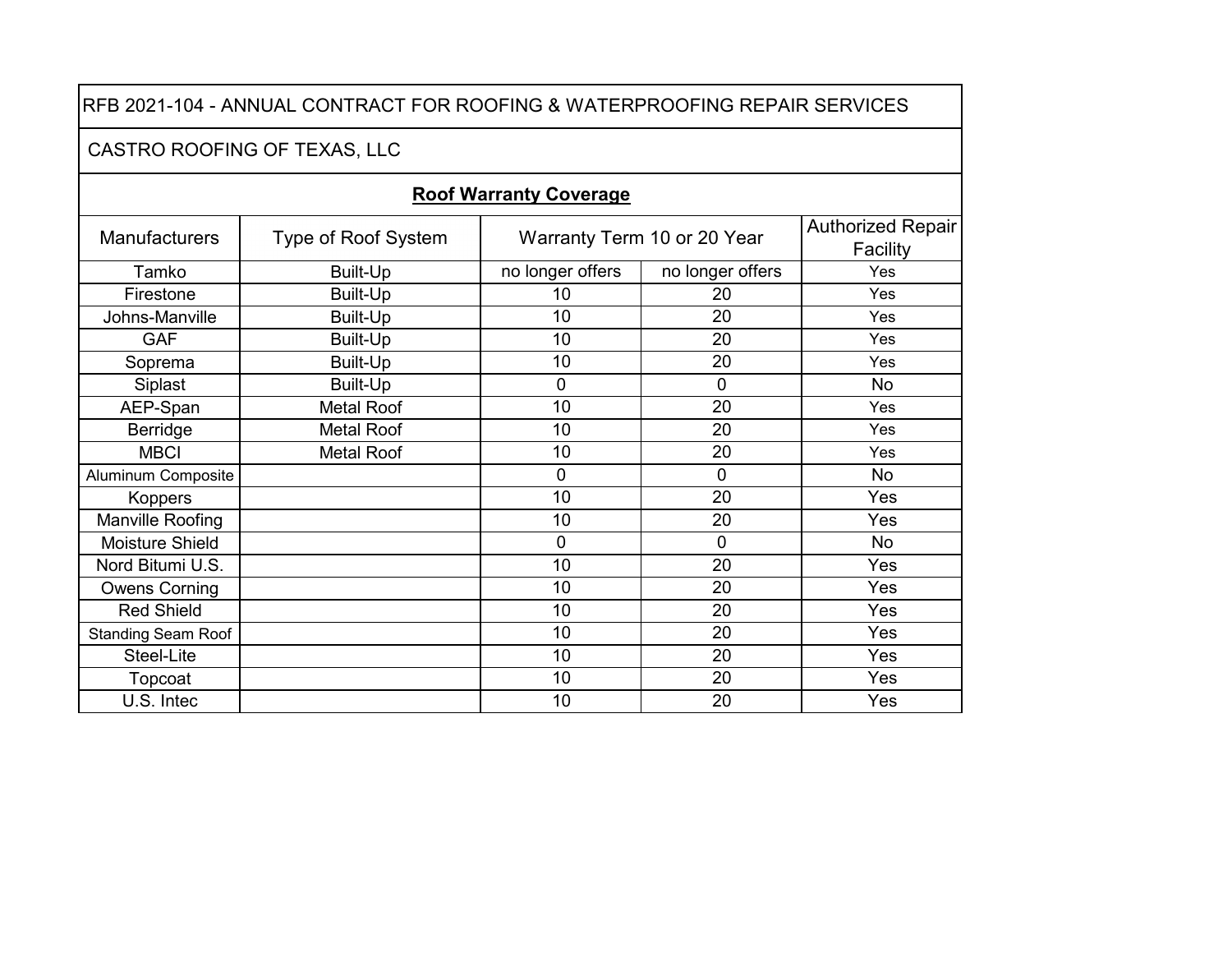#### GREEN ROOFING & CONSTRUCTION

| <b>Manufacturers</b>      | <b>Type of Roof System</b> |                  | Warranty Term 10 or 20 Year | Authorized<br><b>Repair Facility</b> |
|---------------------------|----------------------------|------------------|-----------------------------|--------------------------------------|
| Tamko                     | <b>Built-Up</b>            | no longer offers | no longer offers            | Yes                                  |
| Firestone                 | <b>Built-Up</b>            | 0                | 20                          | Yes                                  |
| Johns-Manville            | <b>Built-Up</b>            | 0                | 20                          | Yes                                  |
| <b>GAF</b>                | <b>Built-Up</b>            | 0                | 20                          | Yes                                  |
| Soprema                   | <b>Built-Up</b>            | 0                | 20                          | Yes                                  |
| Siplast                   | <b>Built-Up</b>            | 0                | 0                           | <b>No</b>                            |
| AEP-Span                  | <b>Metal Roof</b>          | 0                | 0                           | <b>No</b>                            |
| Berridge                  | <b>Metal Roof</b>          | 0                | 20                          | Yes                                  |
| <b>MBCI</b>               | <b>Metal Roof</b>          | 0                | 0                           | <b>No</b>                            |
| Aluminum Composite        |                            | 0                | 0                           | No                                   |
| <b>Koppers</b>            |                            | 0                | 0                           | <b>No</b>                            |
| Manville Roofing          |                            | $\overline{0}$   | 0                           | <b>No</b>                            |
| Moisture Shield           |                            | 0                | 0                           | <b>No</b>                            |
| Nord Bitumi U.S.          |                            | $\overline{0}$   | 0                           | No                                   |
| <b>Owens Corning</b>      |                            | $\overline{0}$   | 0                           | <b>No</b>                            |
| <b>Red Shield</b>         |                            | 0                | 0                           | No                                   |
| <b>Standing Seam Roof</b> |                            | 0                | 20                          | Yes                                  |
| Steel-Lite                |                            | $\overline{0}$   | $\overline{0}$              | <b>No</b>                            |
| Topcoat                   |                            | 0                | 0                           | No                                   |
| U.S. Intec                |                            | 0                | 0                           | No                                   |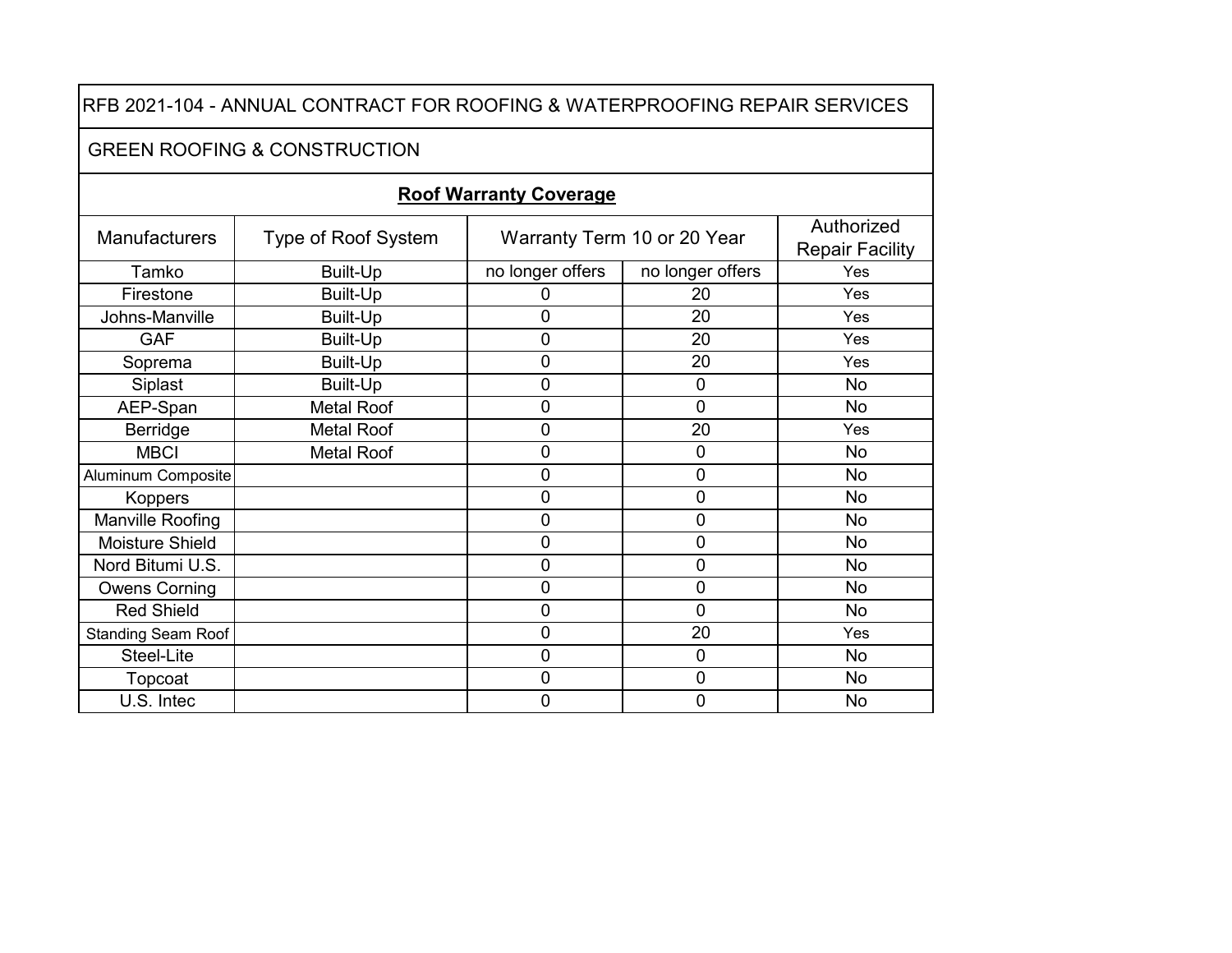|                           | RFB 2021-104 - ANNUAL CONTRACT FOR ROOFING & WATERPROOFING REPAIR SERVICES |                               |                             |                                      |
|---------------------------|----------------------------------------------------------------------------|-------------------------------|-----------------------------|--------------------------------------|
|                           | J REYNOLDS & CO. A TECTA AMERICA COMPANY                                   |                               |                             |                                      |
|                           |                                                                            | <b>Roof Warranty Coverage</b> |                             |                                      |
| <b>Manufacturers</b>      | Type of Roof System                                                        |                               | Warranty Term 10 or 20 Year | <b>Authorized Repair</b><br>Facility |
| Tamko                     | <b>Built-Up</b>                                                            | $\mathbf 0$                   | 0                           | <b>No</b>                            |
| Firestone                 | <b>Built-Up</b>                                                            | 10                            | 20                          | Yes                                  |
| Johns-Manville            | <b>Built-Up</b>                                                            | 10                            | 20                          | Yes                                  |
| <b>GAF</b>                | <b>Built-Up</b>                                                            | 10                            | 20                          | Yes                                  |
| Soprema                   | <b>Built-Up</b>                                                            | 10                            | 20                          | Yes                                  |
| Siplast                   | Built-Up                                                                   | 10                            | 20                          | Yes                                  |
| AEP-Span                  | <b>Metal Roof</b>                                                          | 10                            | 20                          | Yes                                  |
| Berridge                  | <b>Metal Roof</b>                                                          | 10                            | 20                          | Yes                                  |
| <b>MBCI</b>               | <b>Metal Roof</b>                                                          | 10                            | 20                          | Yes                                  |
| <b>Aluminum Composite</b> |                                                                            | $\mathbf 0$                   | 0                           | <b>No</b>                            |
| <b>Koppers</b>            |                                                                            | $\mathbf 0$                   | 0                           | <b>No</b>                            |
| Manville Roofing          |                                                                            | $\mathbf 0$                   | 0                           | <b>No</b>                            |
| <b>Moisture Shield</b>    |                                                                            | $\mathbf 0$                   | 0                           | <b>No</b>                            |
| Nord Bitumi U.S.          |                                                                            | $\overline{0}$                | 0                           | <b>No</b>                            |
| <b>Owens Corning</b>      |                                                                            | 0                             | 0                           | <b>No</b>                            |
| <b>Red Shield</b>         |                                                                            | $\mathbf 0$                   | 0                           | <b>No</b>                            |
| <b>Standing Seam Roof</b> |                                                                            | $\mathbf 0$                   | 0                           | <b>No</b>                            |
| Steel-Lite                |                                                                            | $\overline{0}$                | 0                           | <b>No</b>                            |
| Topcoat                   |                                                                            | $\mathbf 0$                   | 0                           | <b>No</b>                            |
| U.S. Intec                |                                                                            | 10                            | 20                          | Yes                                  |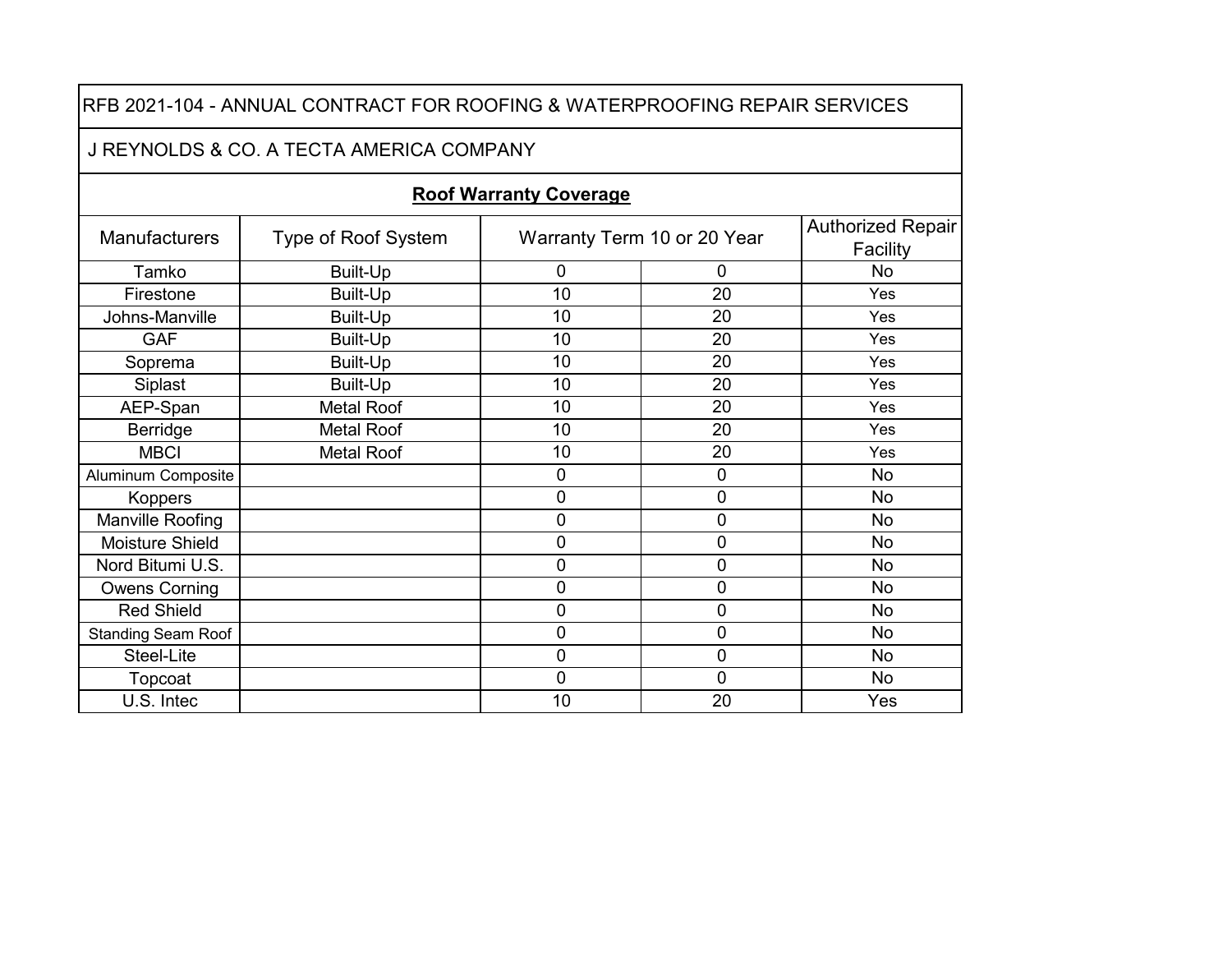# JEFF EUBANK ROOFING CO., INC.

| Manufacturers             | Type of Roof System |    | Warranty Term 10 or 20 Year | Authorized Repair<br>Facility |
|---------------------------|---------------------|----|-----------------------------|-------------------------------|
| Tamko                     | Built-Up            | 0  | 20                          | Yes                           |
| Firestone                 | Built-Up            | 0  | 20                          | Yes                           |
| Johns-Manville            | <b>Built-Up</b>     | 0  | 20                          | Yes                           |
| <b>GAF</b>                | <b>Built-Up</b>     | 0  | 20                          | Yes                           |
| Soprema                   | <b>Built-Up</b>     | 0  | 20                          | Yes                           |
| Siplast                   | Built-Up            | 0  | 20                          | Yes                           |
| AEP-Span                  | <b>Metal Roof</b>   | 0  | 20                          | Yes                           |
| Berridge                  | <b>Metal Roof</b>   | 0  | 20                          | Yes                           |
| <b>MBCI</b>               | <b>Metal Roof</b>   | 0  | 20                          | Yes                           |
| <b>Aluminum Composite</b> |                     | 0  | 20                          | Yes                           |
| <b>Koppers</b>            |                     | 0  | 20                          | Yes                           |
| Manville Roofing          |                     | 0  | 20                          | Yes                           |
| Moisture Shield           |                     | 0  | 0                           | <b>No</b>                     |
| Nord Bitumi U.S.          |                     | 0  | $\mathbf 0$                 | <b>No</b>                     |
| <b>Owens Corning</b>      |                     | 0  | $\mathbf 0$                 | <b>No</b>                     |
| <b>Red Shield</b>         |                     | 0  | 0                           | <b>No</b>                     |
| <b>Standing Seam Roof</b> |                     | 0  | 20                          | Yes                           |
| Steel-Lite                |                     | 0  | $\mathbf 0$                 | <b>No</b>                     |
| Topcoat                   |                     | 0  | $\mathbf 0$                 | <b>No</b>                     |
| U.S. Intec                |                     | 10 | 20                          | Yes                           |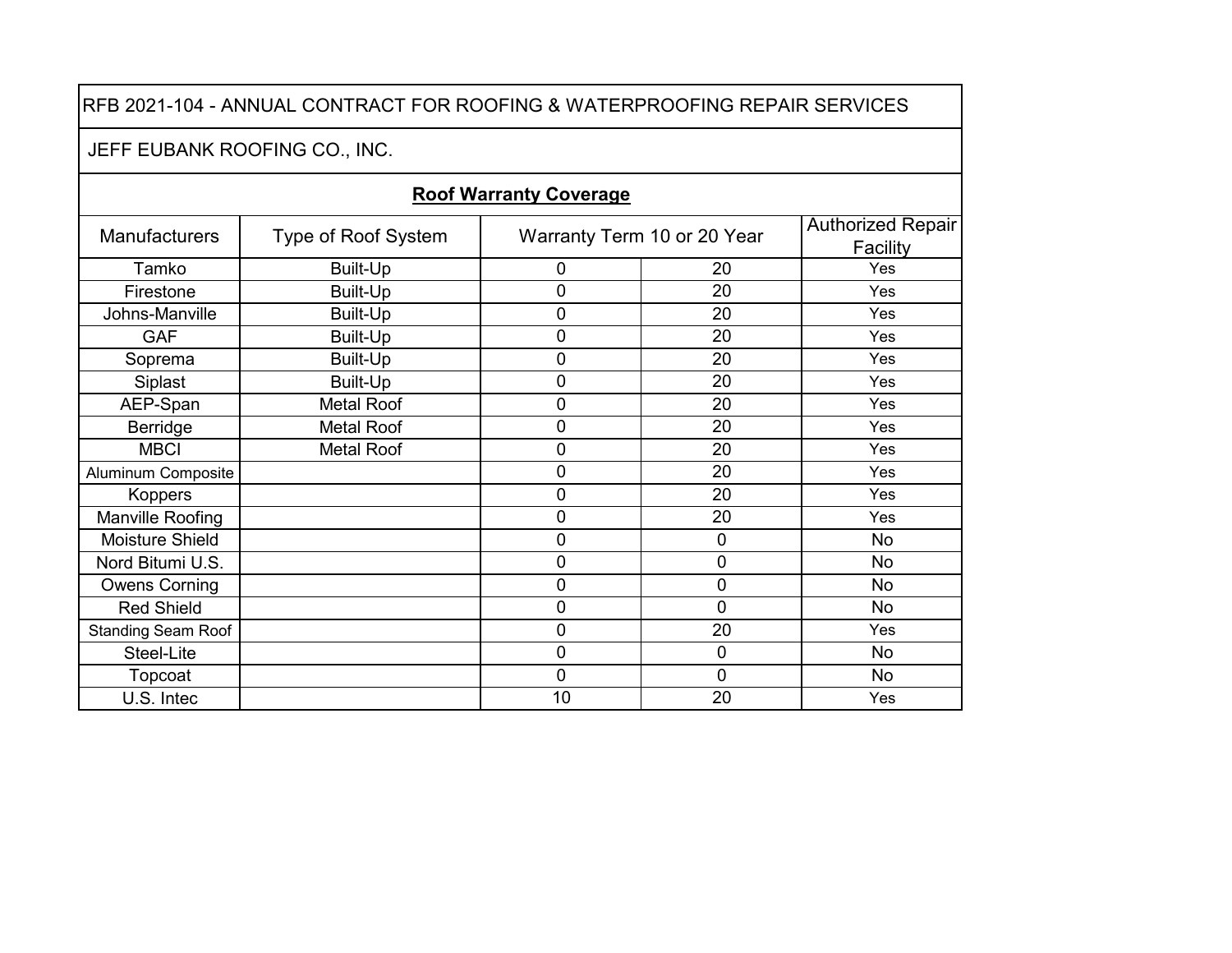#### K-POST COMPANY

| <b>Manufacturers</b>      | Type of Roof System |                | Warranty Term 10 or 20 Year | <b>Authorized Repair</b><br>Facility |
|---------------------------|---------------------|----------------|-----------------------------|--------------------------------------|
| Tamko                     | Built-Up            | $\overline{0}$ | 0                           | <b>No</b>                            |
| Firestone                 | Built-Up            | 0              | $\mathbf 0$                 | Yes                                  |
| Johns-Manville            | Built-Up            | $\overline{0}$ | $\mathbf 0$                 | Yes                                  |
| <b>GAF</b>                | Built-Up            | 0              | 0                           | <b>No</b>                            |
| Soprema                   | Built-Up            | 0              | $\mathbf 0$                 | Yes                                  |
| Siplast                   | Built-Up            | $\overline{0}$ | $\mathbf 0$                 | <b>No</b>                            |
| AEP-Span                  | <b>Metal Roof</b>   | $\overline{0}$ | $\mathbf 0$                 | <b>No</b>                            |
| Berridge                  | <b>Metal Roof</b>   | 0              | 0                           | Yes                                  |
| <b>MBCI</b>               | <b>Metal Roof</b>   | $\mathbf 0$    | $\mathbf 0$                 | <b>No</b>                            |
| <b>Aluminum Composite</b> |                     | 0              | 0                           | <b>No</b>                            |
| <b>Koppers</b>            |                     | 0              | 0                           | <b>No</b>                            |
| Manville Roofing          |                     | $\mathbf 0$    | $\mathbf 0$                 | Yes                                  |
| Moisture Shield           |                     | 0              | $\mathbf 0$                 | <b>No</b>                            |
| Nord Bitumi U.S.          |                     | $\overline{0}$ | 0                           | No                                   |
| <b>Owens Corning</b>      |                     | $\overline{0}$ | $\mathbf 0$                 | <b>No</b>                            |
| <b>Red Shield</b>         |                     | 0              | $\mathbf 0$                 | <b>No</b>                            |
| <b>Standing Seam Roof</b> |                     | $\overline{0}$ | 0                           | No                                   |
| Steel-Lite                |                     | $\overline{0}$ | $\mathbf 0$                 | <b>No</b>                            |
| Topcoat                   |                     | $\mathbf 0$    | $\mathbf 0$                 | <b>No</b>                            |
| U.S. Intec                |                     | 0              | $\mathbf 0$                 | No                                   |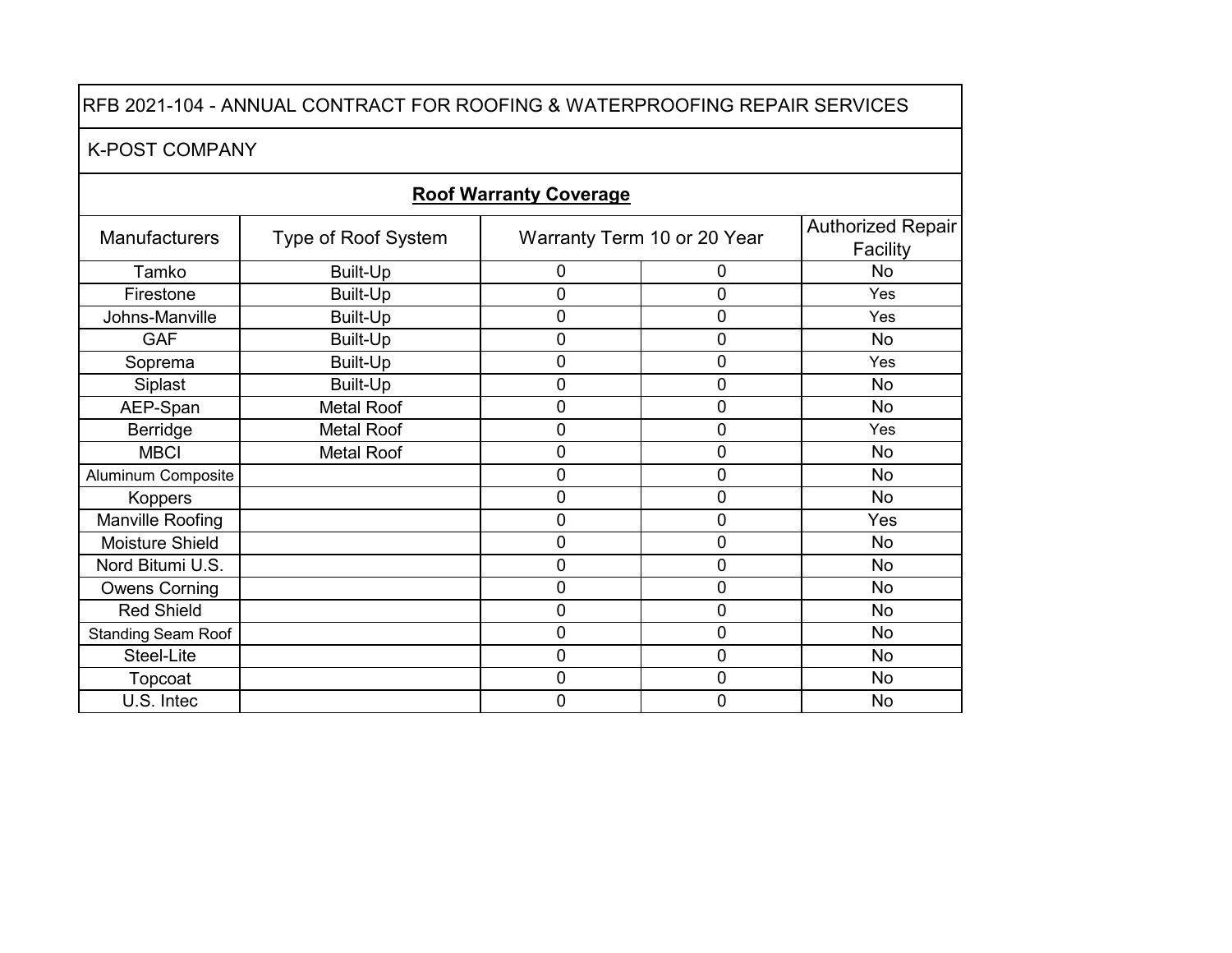#### KNIGHT COMMERCIAL ROOFING, LLC

| <b>Manufacturers</b>      | Type of Roof System |   | Warranty Term 10 or 20 Year | <b>Authorized Repair</b><br>Facility |
|---------------------------|---------------------|---|-----------------------------|--------------------------------------|
| Tamko                     | Built-Up            | 0 | 0                           | No.                                  |
| Firestone                 | Built-Up            | 0 | 20                          | <b>No</b>                            |
| Johns-Manville            | <b>Built-Up</b>     | 0 | 0                           | <b>No</b>                            |
| <b>GAF</b>                | <b>Built-Up</b>     | 0 | 20                          | <b>No</b>                            |
| Soprema                   | Built-Up            | 0 | 0                           | <b>No</b>                            |
| Siplast                   | Built-Up            | 0 | 0                           | <b>No</b>                            |
| AEP-Span                  | <b>Metal Roof</b>   | 0 | 0                           | <b>No</b>                            |
| Berridge                  | <b>Metal Roof</b>   | 0 | 0                           | <b>No</b>                            |
| <b>MBCI</b>               | <b>Metal Roof</b>   | 0 | 0                           | <b>No</b>                            |
| <b>Aluminum Composite</b> |                     | 0 | $\mathbf 0$                 | <b>No</b>                            |
| Koppers                   |                     | 0 | 0                           | <b>No</b>                            |
| Manville Roofing          |                     | 0 | 0                           | <b>No</b>                            |
| Moisture Shield           |                     | 0 | 0                           | <b>No</b>                            |
| Nord Bitumi U.S.          |                     | 0 | 0                           | <b>No</b>                            |
| <b>Owens Corning</b>      |                     | 0 | 0                           | <b>No</b>                            |
| <b>Red Shield</b>         |                     | 0 | $\mathbf 0$                 | <b>No</b>                            |
| <b>Standing Seam Roof</b> |                     | 0 | 0                           | <b>No</b>                            |
| Steel-Lite                |                     | 0 | 0                           | <b>No</b>                            |
| Topcoat                   |                     | 0 | 0                           | <b>No</b>                            |
| U.S. Intec                |                     | 0 | 0                           | No                                   |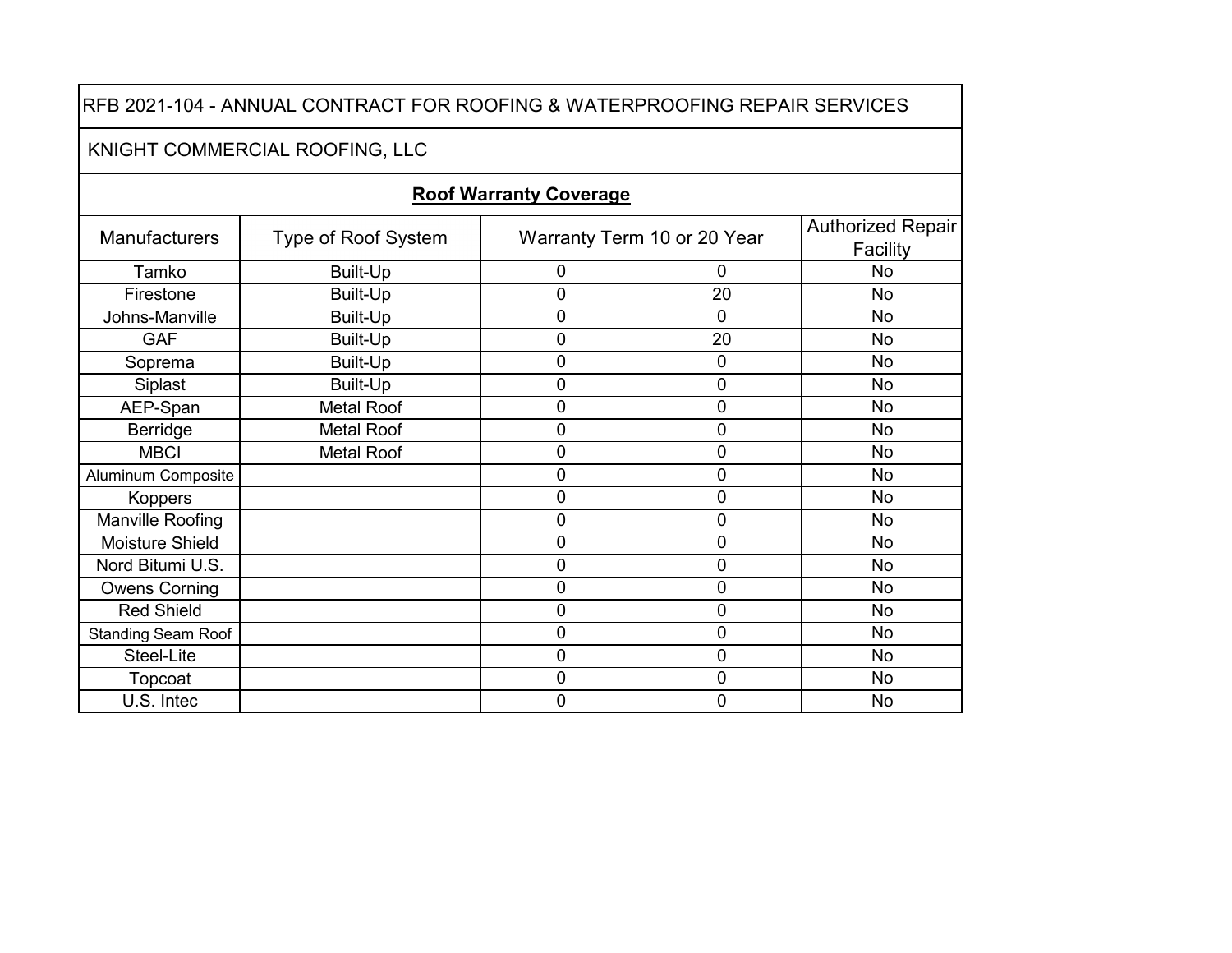# SUPREME ROOFING, LP

| <b>Manufacturers</b>      | Type of Roof System |   | Warranty Term 10 or 20 Year | <b>Authorized Repair</b><br>Facility |
|---------------------------|---------------------|---|-----------------------------|--------------------------------------|
| Tamko                     | Built-Up            | 0 | 20                          | Yes                                  |
| Firestone                 | Built-Up            | 0 | 20                          | Yes                                  |
| Johns-Manville            | Built-Up            | 0 | 20                          | Yes                                  |
| <b>GAF</b>                | <b>Built-Up</b>     | 0 | 20                          | Yes                                  |
| Soprema                   | Built-Up            | 0 | 20                          | Yes                                  |
| Siplast                   | Built-Up            | 0 | 20                          | Yes                                  |
| AEP-Span                  | <b>Metal Roof</b>   | 0 | 20                          | Yes                                  |
| Berridge                  | <b>Metal Roof</b>   | 0 | 20                          | Yes                                  |
| <b>MBCI</b>               | <b>Metal Roof</b>   | 0 | 20                          | Yes                                  |
| Aluminum Composite        |                     | 0 | 0                           | <b>No</b>                            |
| Koppers                   |                     | 0 | 20                          | Yes                                  |
| Manville Roofing          |                     | 0 | 20                          | Yes                                  |
| Moisture Shield           |                     | 0 | 0                           | <b>No</b>                            |
| Nord Bitumi U.S.          |                     | 0 | 0                           | <b>No</b>                            |
| <b>Owens Corning</b>      |                     | 0 | 20                          | Yes                                  |
| <b>Red Shield</b>         |                     | 0 | 20                          | Yes                                  |
| <b>Standing Seam Roof</b> |                     | 0 | 20                          | Yes                                  |
| Steel-Lite                |                     | 0 | $\overline{0}$              | <b>No</b>                            |
| Topcoat                   |                     | 0 | 20                          | Yes                                  |
| U.S. Intec                |                     | 0 | 20                          | Yes                                  |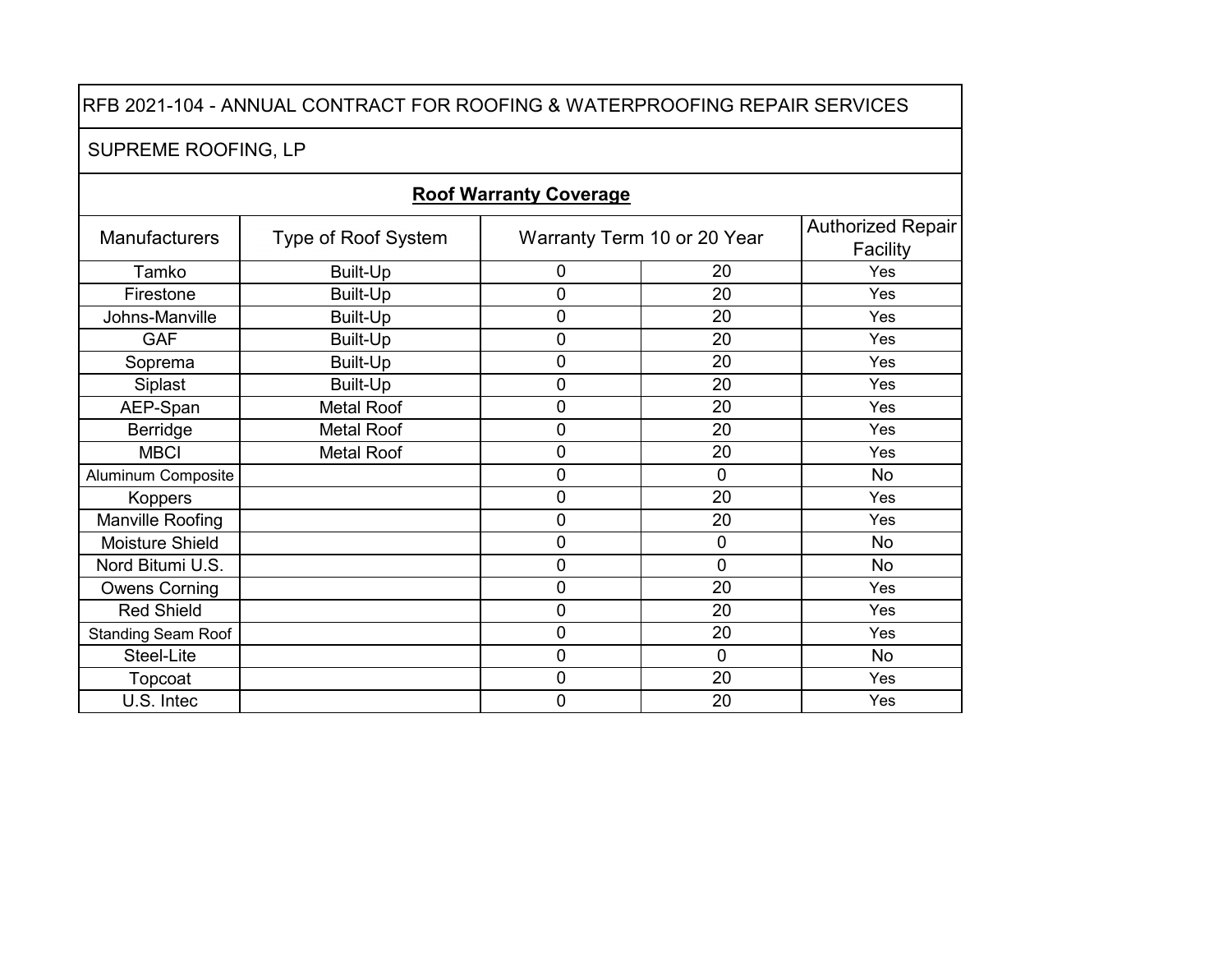#### **OTHER EQUIPMENT OWNED AND AVAILABLE FOR RENT**

# **CASTRO ROOFING OF TEXAS, LLC**

| <b>DESCRIPTION</b>                                         | <b>Dollar Rate</b> |          | 8 am to 5 pm<br><b>Hourly Rate</b> | 5:01 pm to 7:59 am<br><b>Hourly Rate</b> |     | <b>Holiday &amp; Weekend</b><br><b>Hourly Rate</b> |
|------------------------------------------------------------|--------------------|----------|------------------------------------|------------------------------------------|-----|----------------------------------------------------|
| Must Rent at 4 Hour Minimums                               | Day $+$            |          | Driver/Hour                        | Driver/Hour                              |     | Driver/Hour                                        |
| Skytrack - mobilize/demobilize - 4 hrs                     | 125                | $\Theta$ | 71/HR                              | 90/HR                                    |     | 110/HR                                             |
| Skytrack - mobilize/demobilize - 8 hrs                     | 250                | \$       | 71/HR                              | 90/HR                                    | 1\$ | 110/HR                                             |
| Note: There shall be no mark-up on owned/rented equipment. |                    |          |                                    |                                          |     |                                                    |

| <b>DESCRIPTION</b> | <b>Dollar Rate</b> | 8 am to 5 pm<br><b>Hourly Rate</b> | 5:01 pm to 7:59 am<br><b>Hourly Rate</b> | <b>Holiday &amp; Weekend</b><br><b>Hourly Rate</b> |
|--------------------|--------------------|------------------------------------|------------------------------------------|----------------------------------------------------|
| Crane              | 500                | 500                                | 1000                                     | 1500                                               |
| <b>Skytrack</b>    | 300                | \$<br>300                          | 300                                      | 300                                                |
| Boomlift           | 300                | \$<br>300                          | 300                                      | 300                                                |
|                    |                    |                                    |                                          |                                                    |